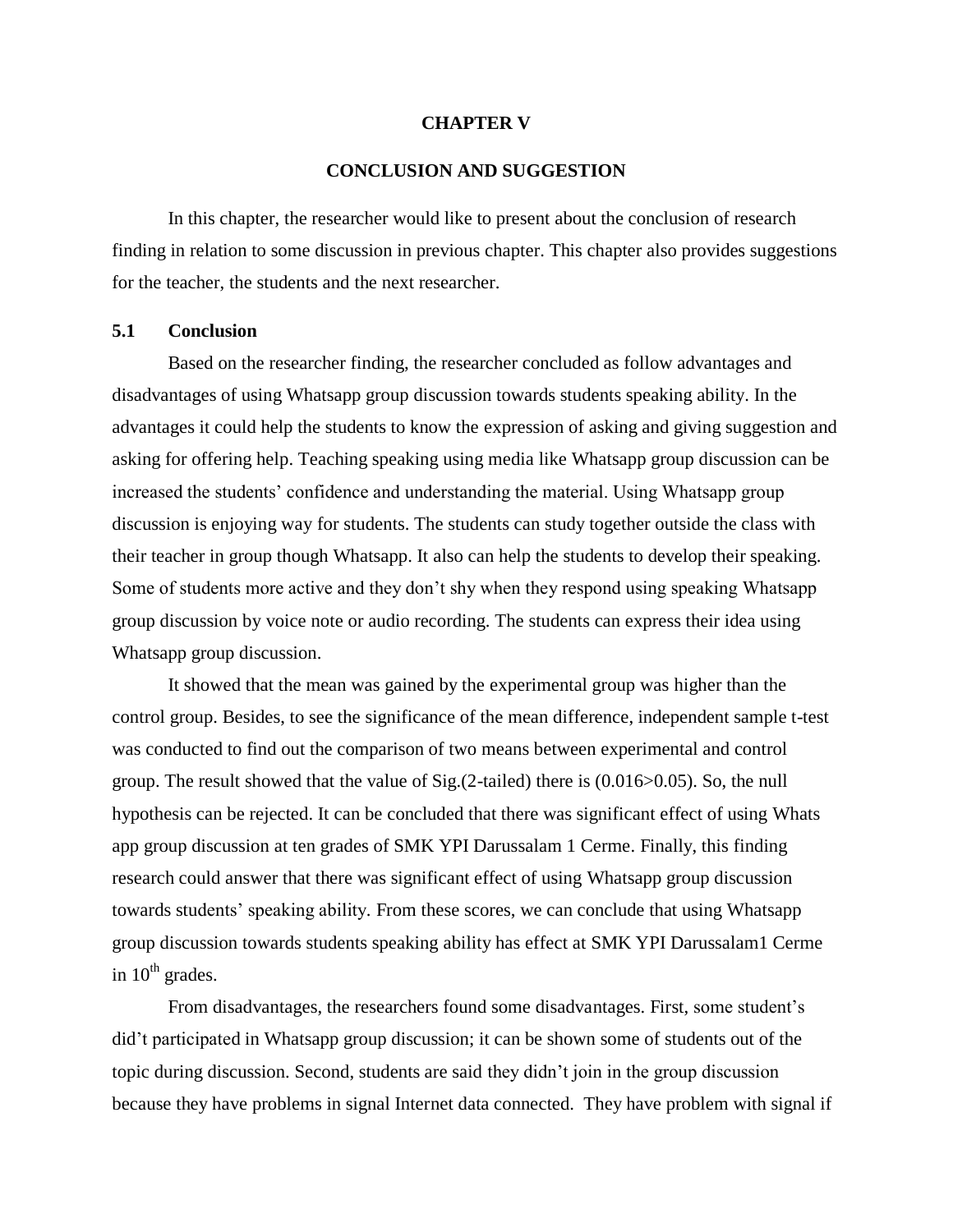the discussion has delivered using voice note through Whats app. Third disadvantage is some of students respond the discussion using the text. Actually the researcher wants to know the effect of using Whatsapp group discussion toward students speaking ability. They must respond the discussion using oral. During learning process in the classroom the researcher found little problems. Some of students busy with them self and some students busy with their game on their phone. It can be resolve with the researcher take all students' phone then the students focuses on learning process.

### **5.2 Suggestion**

Based on the conclusion above, the researcher provides some suggestions to improve students speaking ability by using Whatsapp group discussion towards students speaking ability at SMK YPI Darussalam 1 Cerme. The suggestions are given for the English teacher, for thestudents and for the next semester.

# **5.2.1 Suggestion for English Teacher**

The findings of this study can support English teacher in SMK YPI Darussalam 1 Cerme to consider of using media online like Whatsapp use as a social media can support in teaching speaking, not only learning process in the classroom but also in outside the class. English teacher are suggested to make enjoy in learning process although using Whatsapp, the use of Whatsapp needed internet data connection but easy to used. And the teachers are expected to always pay attention in development student's skill. So the teacher can find out how important the students motivation to learn English as educators, the teacher also need to understand how to give a good motivation to students and as well as purposeful so the motivation given to the students it can be well received, because the learning motivation effect on learning process achievement in English Language Education.

# **5.2.2 Suggestion for Students**

Based on the researcher finding, there are some suggestions for the students in the classroom and also outside the class. In the classroom the students must be pay attention, they must focus on the topic discussion and the students more enhance their concentration and motivation during learning process, because the topic presented by the teacher need to be